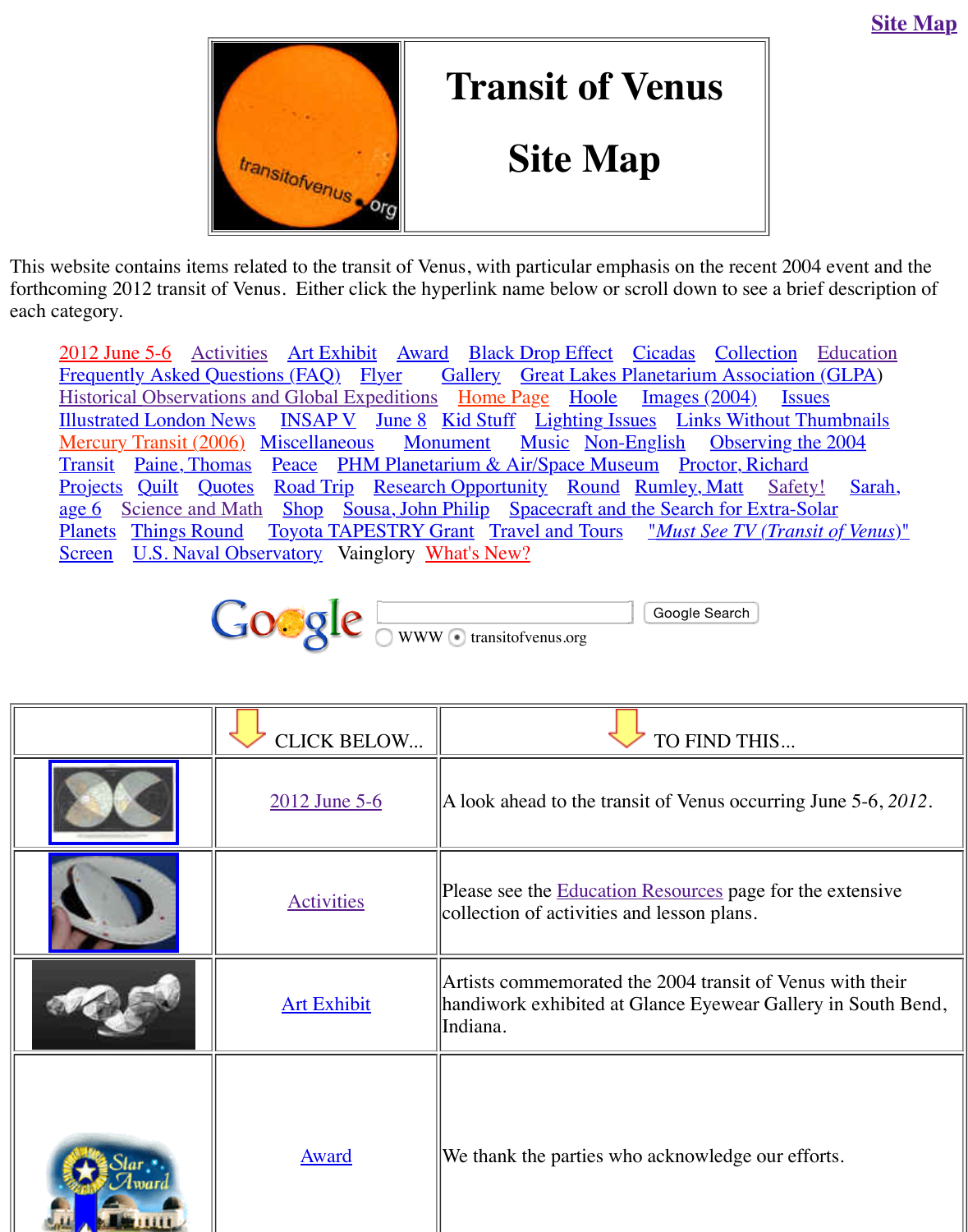|                       | <u>Clouds</u>                                        | options and consolation.                                                                                                                                                                                                                                                                                                                                           |
|-----------------------|------------------------------------------------------|--------------------------------------------------------------------------------------------------------------------------------------------------------------------------------------------------------------------------------------------------------------------------------------------------------------------------------------------------------------------|
|                       | Collection                                           | Artifacts and artwork were displayed as<br>Venus celebrations in South Bend comn<br>photos from USNO expeditions, John P<br><i>Transit of Venus</i> , and <i>The Sun as Art</i> fro<br>Flight Center.                                                                                                                                                              |
| <b>THE TRANSI</b>     | Education                                            | <i>Transit of Venus Program on DVI</i><br>global student observing projects<br>hands-on paper plate activities<br>interactive programs<br>animations, simulations and Appl<br>song lyrics with lesson plans<br>measuring A.U. with Voyager II s<br><b>NASA's Sun-Earth Connection E</b><br>plans<br>books about the transit of Venus                               |
|                       | <b>Frequently Asked</b><br><b>Questions</b><br>(KAQ) | Getting started with observing the trans<br>region.                                                                                                                                                                                                                                                                                                                |
| <b>THISH OF VEHIA</b> | <u>Flyer</u>                                         | Found on the Education page, this 2004<br>Venus Q&A, shows duration of transit a<br>recalls global expeditions, illustrates bla<br>sample hands-on activity relating to tran<br>flare; and links to <i>Transit of Venus</i> progi<br>flyer is biased toward U.S. observers, by<br>file is editable so you can tailor the flyer<br>resolution 2.2 Mb, MSPublisher). |
|                       | <b>Gallery</b>                                       | In 2003 the Gallery shows pictures of p<br>transit of Venus.                                                                                                                                                                                                                                                                                                       |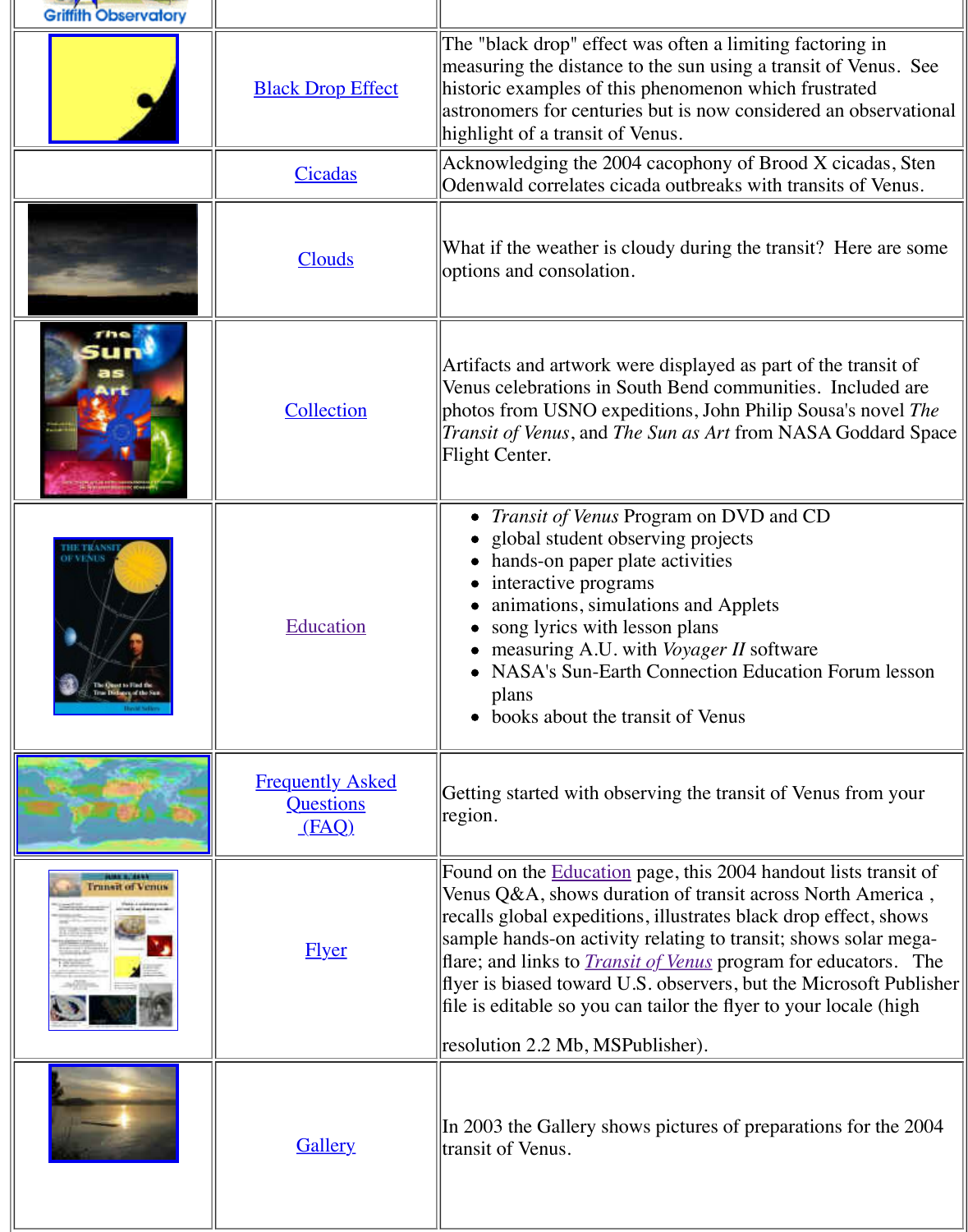|                     | <b>Historical Observations</b><br>and Global Expeditions | • David Rittenhouse<br>• Le Gentil's travails<br>• Captain James Cook voyages<br>• Father Hell gets back his good na<br>• Mason $& \text{Dixon}$ endure attack<br>• global expeditions summaries<br>1874 & 1882 Transits of Venus<br>Original US Naval Observatory p<br>expeditions<br>• newspaper headlines and excerpts<br>• new photographic techniques intr<br>• women observers excel<br>• illustrations from expedition sites<br>• archival records<br>• equipment used<br>Extensive bibliography<br>Edmond Halley's call for action |
|---------------------|----------------------------------------------------------|--------------------------------------------------------------------------------------------------------------------------------------------------------------------------------------------------------------------------------------------------------------------------------------------------------------------------------------------------------------------------------------------------------------------------------------------------------------------------------------------------------------------------------------------|
| <b>INAVAGE AVII</b> | <u>Hoole</u>                                             | Images from Hoole, England-- where Je<br>observed a transit of Venus--celebrate S<br>its recognition of Horrock's achievemen<br>transit-related destinations in England, s<br>Abbey.                                                                                                                                                                                                                                                                                                                                                       |
|                     | <u>Issues</u>                                            | Though the transit of Venus expeditions<br>scientific zeal, they had their own impac-<br>Consider these social issues related to the                                                                                                                                                                                                                                                                                                                                                                                                       |
|                     | <b>Illustrated London News</b>                           | The Illustrated London News reported of<br>time the 1874 and 1882 transits of Venu<br>the details.                                                                                                                                                                                                                                                                                                                                                                                                                                         |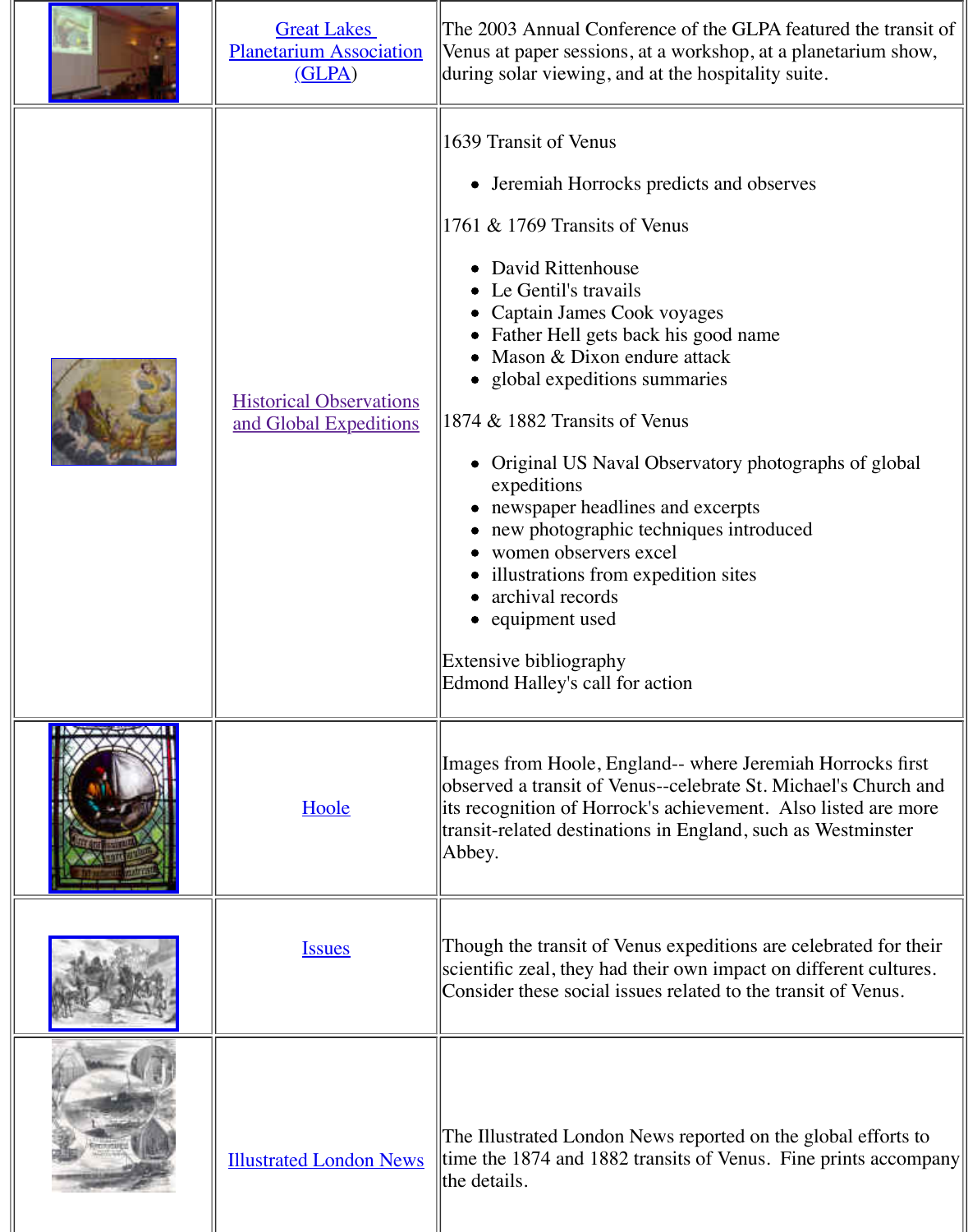|  |                                                           | conference in June 2005 in Chicago, Illi                                                                                                                                                                                                  |
|--|-----------------------------------------------------------|-------------------------------------------------------------------------------------------------------------------------------------------------------------------------------------------------------------------------------------------|
|  | <u>June 8</u>                                             | Images taken of the 2004 transit of Vent<br>Mishawaka, Indiana, USA.                                                                                                                                                                      |
|  | <b>Kid Stuff</b>                                          | Enjoy transit of Venus activities for you<br>including:<br>Create your own stained glass wire<br>Bake transit of Venus cookies.<br>Track the planet Venus across the<br>Color pictures from an animated<br>• Simulate a transit of Venus. |
|  | <b>Lighting Issues</b><br>(moved to<br>www.nightwise.org) | Light pollution awareness and abatemer<br>emphasis on northern Indiana.                                                                                                                                                                   |
|  | <b>Links Without Thumbnails</b> 2004 transit of Venus.    | Scores of links without thumbnail image                                                                                                                                                                                                   |
|  | <b>Mercury Transit</b><br><u>November 8, 2006</u>         | View details and images of the transit of<br> 8, 2008.                                                                                                                                                                                    |
|  | Miscellaneous                                             | stamps<br>$\bullet$<br>antique instruments<br>modern sculpture<br>plays<br>$\bullet$<br>fiction entitled Transit of Venus<br>auction items<br>quotes<br>$\bullet$                                                                         |

<u>Instruction of the second control</u>

featured at the *Inspiration for Astronomical Phenomena V*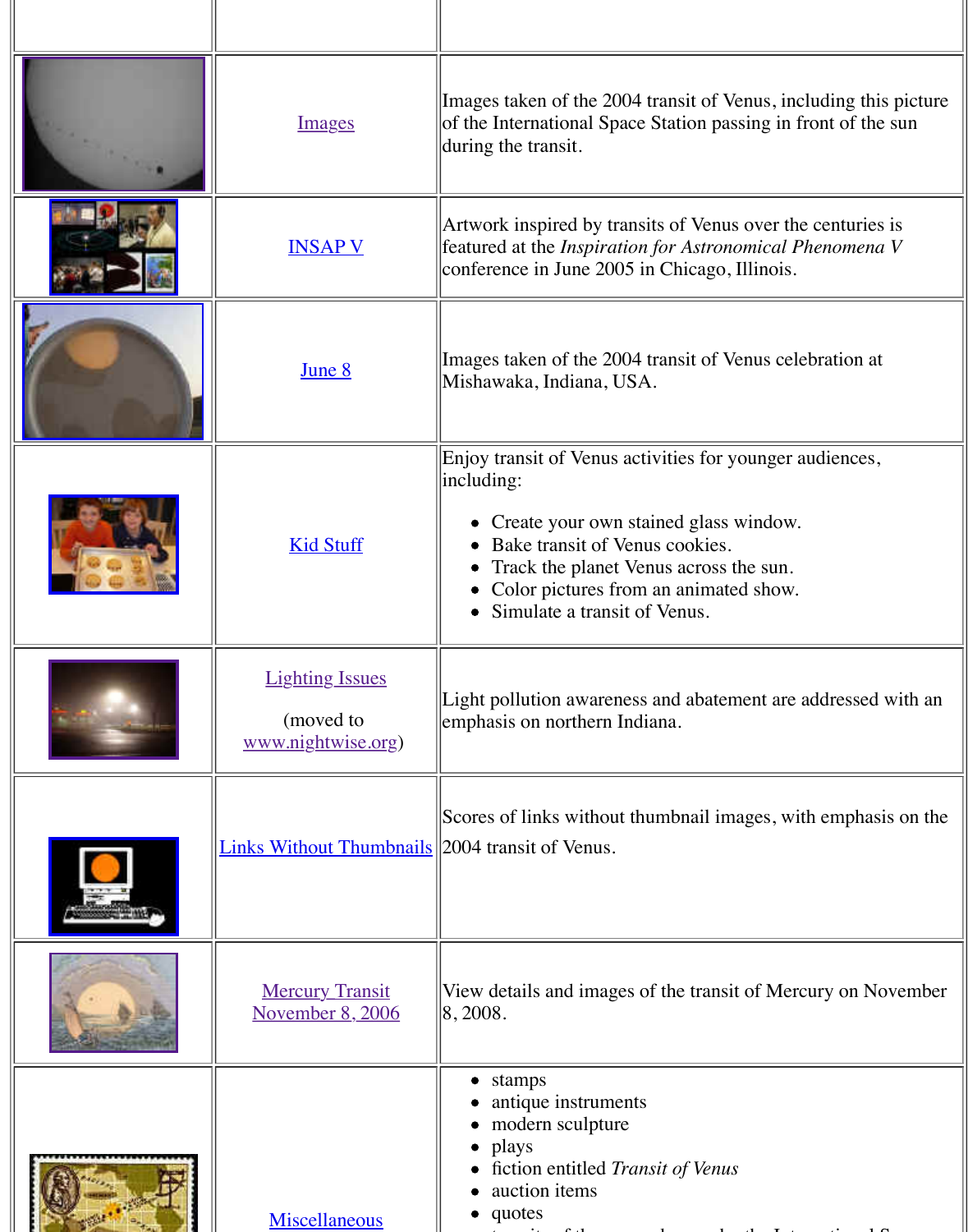| <b>Music</b>                      | Transit-related music, including from:<br>John Philip Sousa<br><b>Willow Mackey</b><br>AstroCapella<br><b>Matt Rumley</b><br>The Singing Sun (Helioseismolog                                                                                                                                        |
|-----------------------------------|-----------------------------------------------------------------------------------------------------------------------------------------------------------------------------------------------------------------------------------------------------------------------------------------------------|
| Non-English                       | Many non-English websites addressed t<br>These links, suggested by international<br>enthusiasts, are only a sampling of the r                                                                                                                                                                       |
| <b>Notre Dame</b>                 | $\bullet$ $\frac{\text{nd}1800\text{s.htm}}{}$<br>Article details the efforts to witne<br>Venus using the Napoleon III tele<br>Havlik.<br>napoleon3.htm<br>$\bullet$<br>University of Notre Dame and the<br>from Robert Havlik.<br>nd.htm<br>$\bullet$<br>Connects Notre Dame history and<br>Venus. |
| <b>Observing the 2004 Transit</b> | where the 2004 transit was seen<br>starting and ending times<br>the path of Venus across the sun's<br>how to view the transit safely<br>international sightseeing tours                                                                                                                             |
|                                   |                                                                                                                                                                                                                                                                                                     |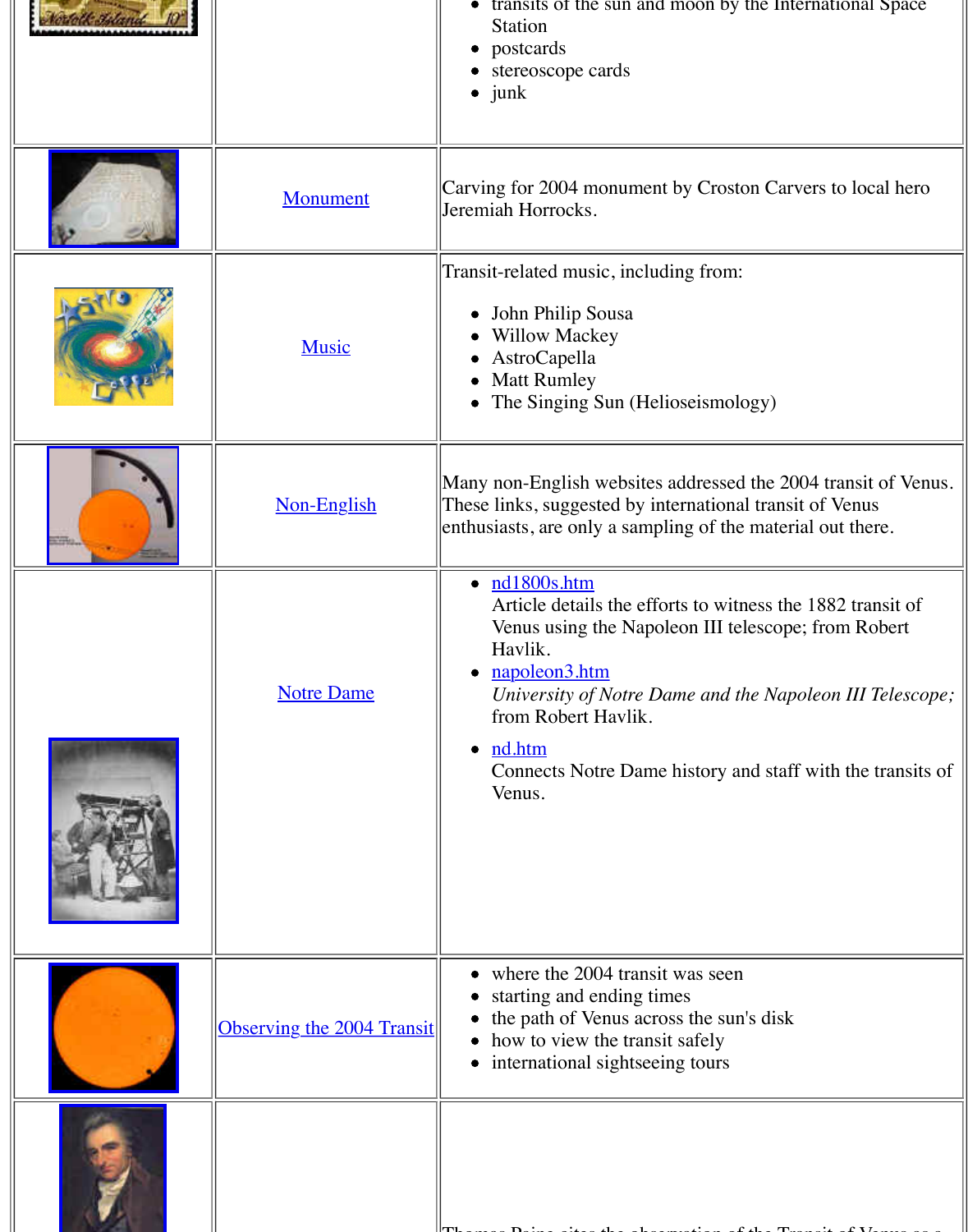|                           | <b>PHM Planetarium</b><br><u>&amp; Air/Space Museum</u> | The Penn-Harris-Madison Planetarium<br>Mishawaka, IN, is an avid supporter of<br>program. In 2004, planetarium program<br>Venus. This was also the site of one of<br>celebrations on June 8, 2004. |
|---------------------------|---------------------------------------------------------|----------------------------------------------------------------------------------------------------------------------------------------------------------------------------------------------------|
|                           | <b>Proctor, Richard</b>                                 | Richard Proctor wrote A Popular Accou<br><i>Transits</i> around 1882. Images from the<br>entire text availed online by Stanford U<br>Academic Information Resources.                               |
| 2004                      | Projects                                                | Global observing projects allow student<br>their site through the Internet to internat<br>which the distance to the sign can be cal                                                                |
|                           | Round                                                   | Round images related to the the transit of<br>Consider these images for the stained gl<br>shown on the <b>Kids Stuff</b> page.                                                                     |
| $\mathbf{H}$ $\mathbf{H}$ | Quotes                                                  | Quotes related to the transit of Venus co<br>the event in the eyes of our predecessor<br>alike.                                                                                                    |
|                           | <b>Quilt</b>                                            | Astronomer Don Tuttle crafts a scientifi<br>entitled Transit Time.                                                                                                                                 |
|                           |                                                         | We encourage astronomy educators to a                                                                                                                                                              |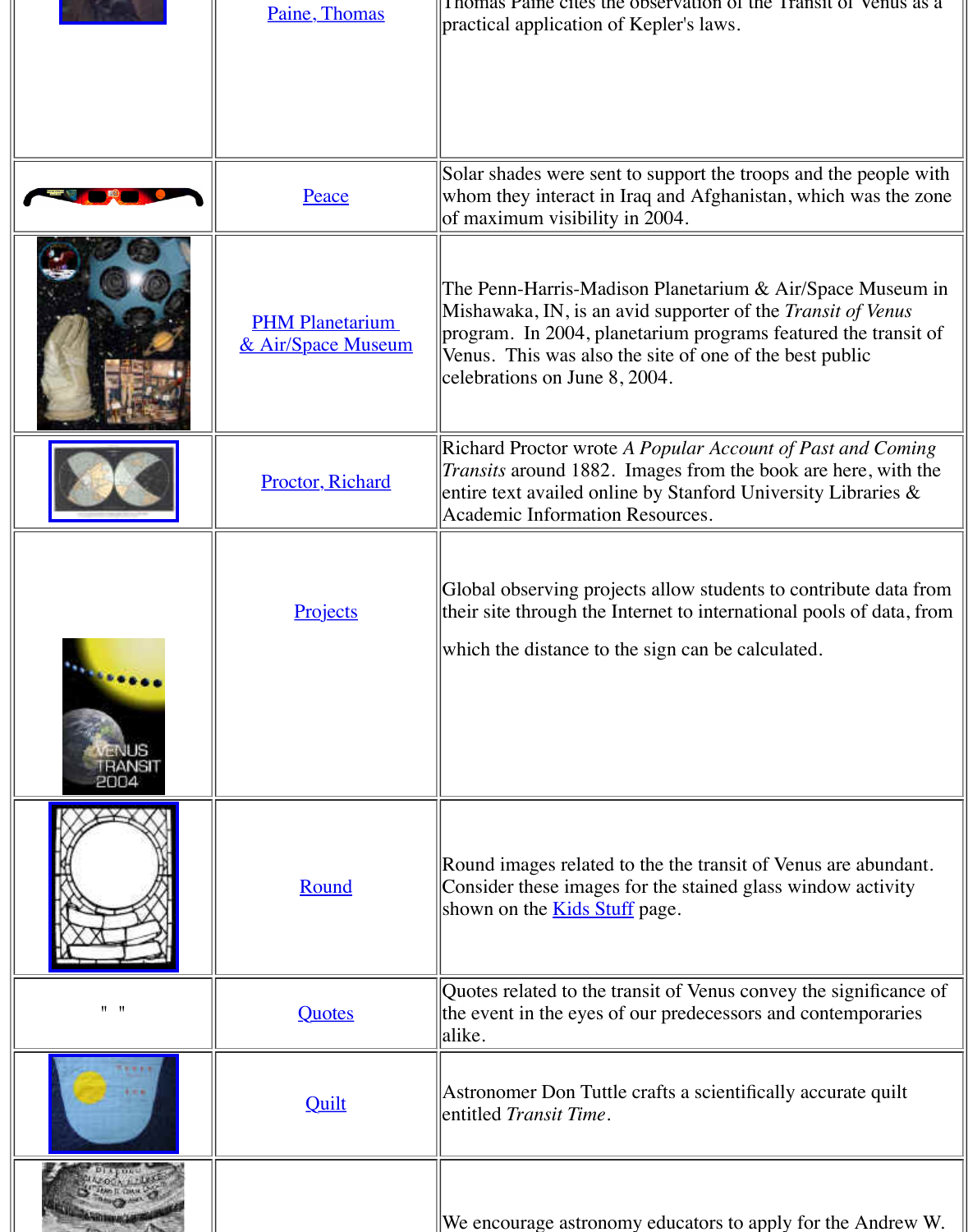|                         | Round                   | Consider all the round things related to<br>Each is a circular candidates for the stai<br>activity at <b>kids.htm</b> .                                                                                                                                                                                                                                        |
|-------------------------|-------------------------|----------------------------------------------------------------------------------------------------------------------------------------------------------------------------------------------------------------------------------------------------------------------------------------------------------------------------------------------------------------|
|                         | <b>Rumley</b> , Matt    | Matt Rumley created three songs that an<br>program audio CD plus a few more son<br>Astronomy videotape.                                                                                                                                                                                                                                                        |
|                         | Safety!                 | "Do not look at the sun without proper of<br>that is seemingly obvious, what does it<br>still wants to witness the transit of Venu<br>techniques help you to enjoy the sight w<br>Viewers are still responsible for their ov                                                                                                                                   |
|                         | Sarah, age 6            | [Keep it simple. Consider the transit of ]<br>eyes of a 6-year old girl, who created a<br>school project.                                                                                                                                                                                                                                                      |
|                         | <b>Science and Math</b> | general tutorial on transits of Ven<br>measuring the distance to the sun<br>the infamous "black drop" effect<br>the irregular period of transits<br>Edmond Halley's call for action<br>calculation engines for programm<br>advanced amateur program to fine<br>background on the planet Venus,<br>including spacecraft images<br>transit geometry calculations |
| <b>Transit of Venus</b> | <b>Shop</b>             | Items for sale related to the transit of Ve<br>DVD and CDs<br>Clothing<br>Souvenirs<br>Music<br><b>Travel and Tours</b>                                                                                                                                                                                                                                        |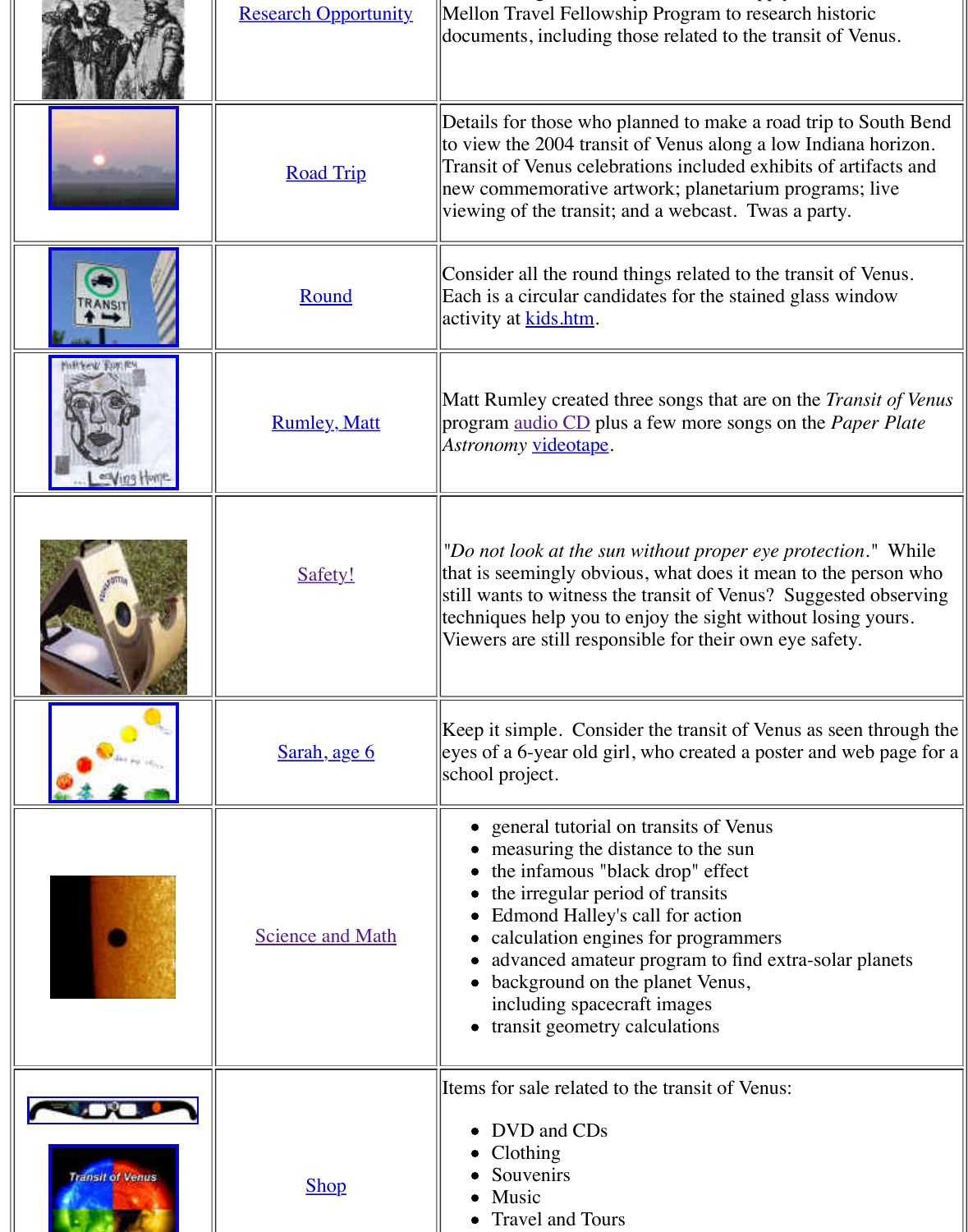|                                   | <b>Spacecraft</b><br>and the Search for<br><b>Extra-Solar Planets</b> | <i>Kepler</i> mission<br>overview and summary<br>images and animations<br>paper model of spacecraft<br>transit characteristics and propert<br>mission FAQ<br>SOHO and TRACE<br>Venus in field of view<br>Mercury transits the sun<br>free screensaver<br>Searching for extra-solar planets via tra<br>SETI and "wink" method |
|-----------------------------------|-----------------------------------------------------------------------|------------------------------------------------------------------------------------------------------------------------------------------------------------------------------------------------------------------------------------------------------------------------------------------------------------------------------|
| <b>APESTR</b><br>RANTS FOR TEACHE |                                                                       | The grant administered by the National<br><b>Toyota TAPESTRY Grant</b> Association (NSTA) funds the <i>Transit o</i><br>http://analyzer.depaul.edu/paperplate/tra                                                                                                                                                            |
|                                   | 2004 Travel and Tours                                                 | Sites with guided tours for witnessing t<br>Venus                                                                                                                                                                                                                                                                            |
|                                   | <u>"Must See TV (Transit of</u><br>Venus)" Screen                     | At a GLPA workshop, planetarians cons<br>the sun safely by rear-projecting a magn<br>onto a screen. The "TV Screen" allows<br>image concurrently while eliminating de<br>to the sun.                                                                                                                                         |
|                                   | <b>U.S. Naval Observatory</b>                                         | The USNO led the 19th century effort to<br>Venus by sponsoring global expeditions<br>from Kerguelen Island, Nagasaki, Patag<br>and Washington, D.C.                                                                                                                                                                          |